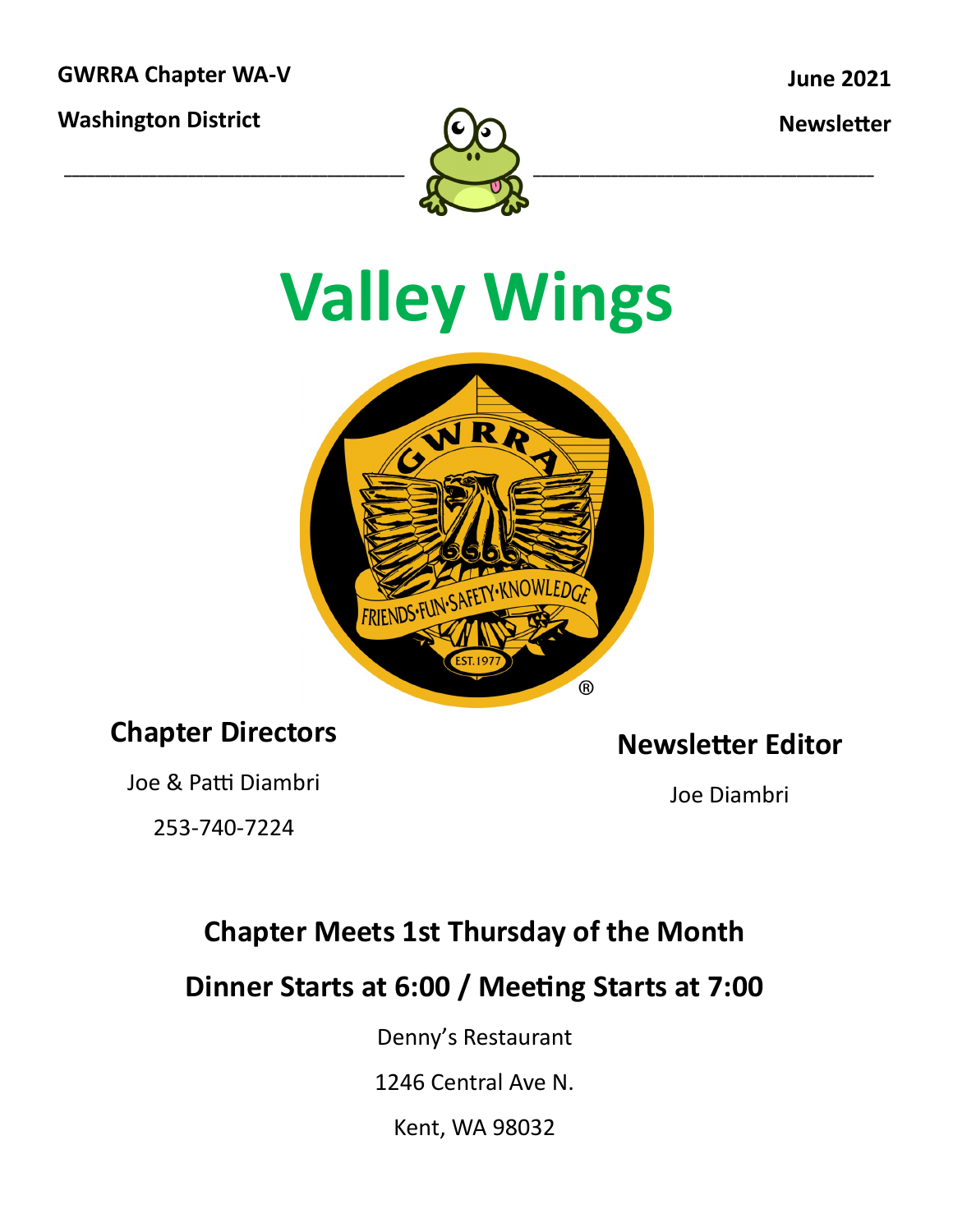# **From The Chapter Director**



Hello From Joe and Patti

Hello and welcome back to reality and Chapter V's newsletter! This newsletter is a short version as I didn't send out any request for articles to the membership. With that noted I will be going back to the full version of the newsletter for August so get your articles ready to send my way! We will be having the hidden number still with that starting in August as well.

Well first of all, thanks to those of you that participated in our Zoom Meeting on the 3rd of this month, as it was good to have some face to face interaction even though it

was via the internet! You already know that we plan to start having person to person meeting again starting on July 1st. There will be a few changes from the normal starting with masks required entering the facility. Even if vaccinated, it would be great to stay masked up just as a safety measure when not eating or drinking but seeing as it's not required for vaccinated people we can't enforce it just recommend it!

Now our meeting area has changed! We loved having the service and food at Trotter's but will now be trying the Denny's Restaurant in Kent. The address is 1246 Central Ave N Kent, WA 98032. We will have a separate room in the back of the building (no stairs) and the only downfall is we are being charged for this room! The charge is \$50.00 per hour but money is taken from food sales, so we ask that you purchase dinner there if possible. Some of you went there with us for a social prior to Covid and felt food and service was good so the reason for choosing them.

Now during our Zoom Meeting we discussed a few other things which I will note here and be discussed further at the meeting on the 1st!

Changing of the guards

Social / Picnic at the Martin's

Meeting place if another place is found.

We look forward to having our person-to-person meeting for all to enjoy! As far as precautions if we all do just that we should be able to get back to normal (as normal as we can) and stay that way! So with that said we have always loved to have our hugs, but for now lets eliminate that just to be safe! Lets keep as much of a distance as possible and again stay masked up as much as possible!

See you at Denny's on July 1st!

*Joe & Patti Diambri*